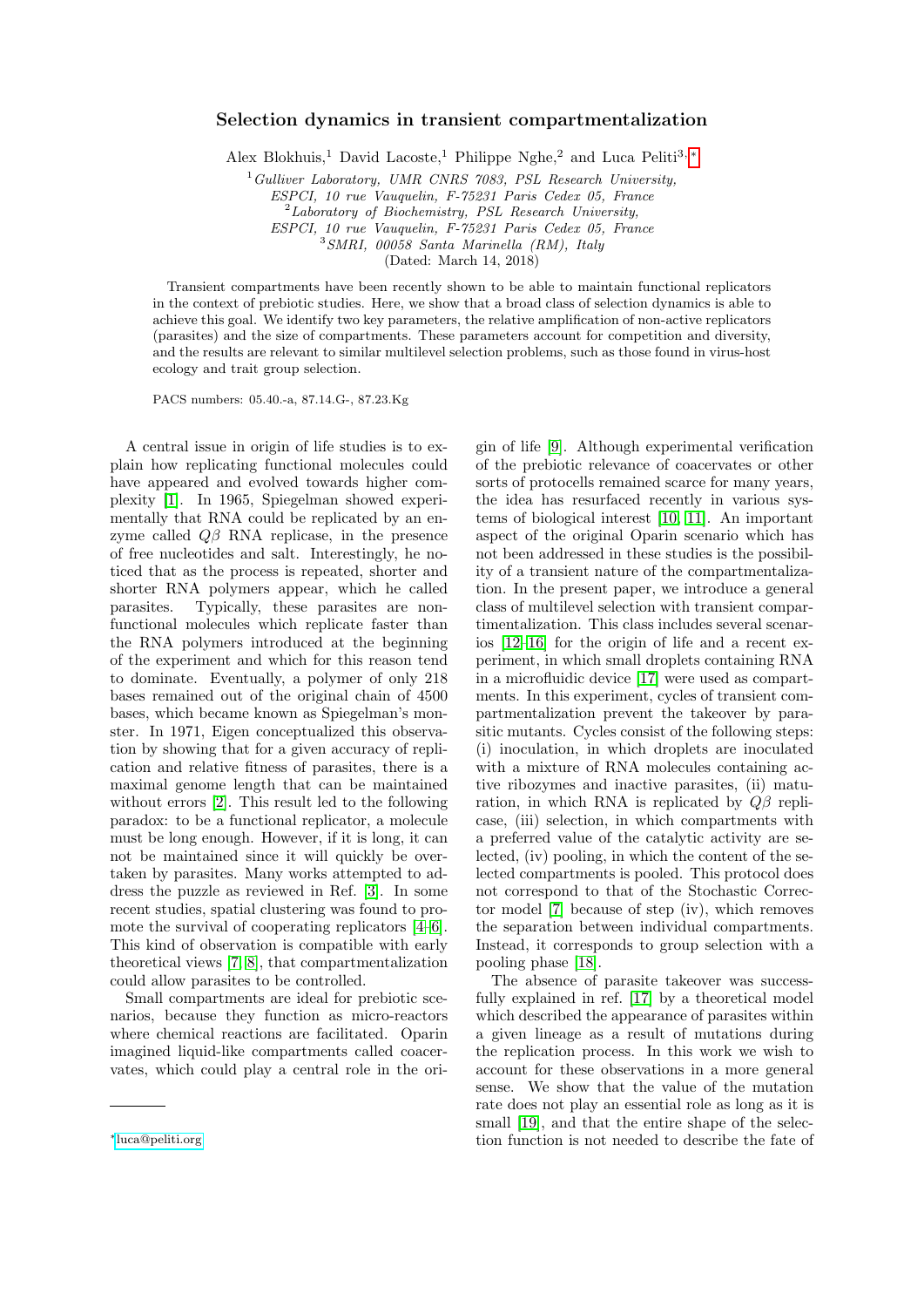the system.

Let us consider an infinite population of compartments. Each compartment is initially seeded with  $n$  replicating molecules, where  $n$  is a random variable, Poisson distributed with average equal to  $\lambda$ . In addition, each compartment also contains a large and constant numbers of enzymes,  $n_{\text{OB}}$  and of activated nucleotides  $n_u$ . Among the *n* replicating molecules, m are ribozymes, and the remaining  $n-m$  are parasites. Let x be the initial fraction of ribozymes and  $1 - x$  that of parasites. After this inoculation phase, compartments evolve by letting the total number of molecules grow by consuming activated nucleotides.

In practice, the time of incubation of the compartments is fixed and longer than the time after which activated nucleotides become exhausted. The kinetics is initially exponential because the synthesis of RNA is autocatalytic at low concentration of templates. Therefore, the average number  $\bar{m}$  of ribozymes and  $\bar{y}$  of parasites grow according to

$$
\begin{aligned}\n\bar{m} &= m \exp(\alpha T), \\
\bar{y} &= (n - m) \exp(\gamma T),\n\end{aligned} \tag{1}
$$

where T denotes the time and  $\alpha$  (resp.  $\gamma$ ) denote the average growth rate of the ribozymes (resp. parasites) during this exponential growth phase. The relevant quantity for this dynamics is the ratio of the number of daughters of one parasite molecule and that of the daughters of one ribozyme molecule:  $\Lambda = \exp((\gamma - \alpha)T)$ . Note that  $\Lambda > 1$  since  $\gamma > \alpha$ . This exponential growth phase (maturation phase) ends, when the total number of templates  $N = \bar{m} + \bar{y}$  reaches the constant value  $n_{OR}$  which is the same for all compartments. After this point, the kinetics switches to a linear one, because enzymes rather than templates are limiting [\[20\]](#page-4-15). Importantly, during this linear regime the ratio of ribozymes and parasites

<span id="page-1-4"></span>
$$
\bar{x}(n,m) = \frac{\bar{m}}{N} = \frac{m}{n\Lambda - (\Lambda - 1)m} \tag{2}
$$

does not change. Apart from neglecting very small fluctuations in  $n_{\text{O}\beta}$  and  $n_u$ , our assumption that N is constant means that the effects of fluctuations of growth rates of both species and the effect of a possible dependence of  $\Lambda$  on  $m$  and  $n$  are not considered. These two stochastic effects have been modeled in detail in the Supplemental Materials [\[19\]](#page-4-14). In the end, we find that they do not alter significantly the predictions of the present deterministic model for the conditions of the experiment.

Two types of parasites can appear: hard parasites are formed when the replicase overlooks or skips a large part of the sequence of the ribozyme during replication. The resulting polymers are significantly shorter than that of the ribozyme and

will therefore replicate much faster. Based on the experiments of [\[17\]](#page-4-12), we estimated  $\Lambda$  to be in a range from 10 to about 470, as explained in the Supplemental Materials [\[19\]](#page-4-14). In contrast, if the replicase makes errors but keeps overall the length of the polymers unchanged, then the replication time is essentially unaffected. In that case, one speaks of soft parasites, and the corresponding  $\Lambda$  is close to unity. It is important to appreciate that the distinction between hard or soft parasites is not only a matter of replication rates, because Λ also contains the time  $T$ , so depending on both parameters, parasites could be classified as either hard or soft.

The compartments are then selected according to a selection function  $f(\bar{x}) \geq 0$ . A specific form which is compatible with [\[17\]](#page-4-12) is the sigmoid function

<span id="page-1-0"></span>
$$
f(\bar{x}) = 0.5 \left( 1 + \tanh\left(\frac{\bar{x} - x_{th}}{x_w}\right) \right), \qquad (3)
$$

with  $x_{th} = 0.25$  and  $x_w = 0.1$ . Note that this function takes a small but non-zero value for  $\bar{x} = 0$ , namely  $0.5(1-\tanh(x_{th}/x_w)) = 0.0067$ , which represents the fitness of a pure parasite compartment. This is in contrast with the linear selection function chosen in a recent study of a similar system [\[21\]](#page-4-16).

After the selection phase, the resulting products are pooled and the process is restarted with newly formed compartments. We wish to evaluate the steady-state ratio  $x$  of ribozymes when many rounds of the process have taken place. The probability distribution of the initial condition  $(n, m)$ is given by

<span id="page-1-1"></span>
$$
P_{\lambda}(n, x, m) = \text{Poisson}(\lambda, n) B_m(n, x), \quad (4)
$$

where  $B_m(n, x)$  is the Binomial distribution for  $m \in \{0, \ldots, n\}$  of parameter  $x \in [0, 1]$ . The average of  $\bar{x}$  after the selection step is given by

<span id="page-1-2"></span>
$$
x'(\lambda, x) = \frac{\sum_{n,m} \bar{x}(n,m) f(\bar{x}(n,m)) P_{\lambda}(n,x,m)}{\sum_{n,m} f(\bar{x}(n,m)) P_{\lambda}(n,x,m)}.
$$
\n(5)

The steady-state value of  $x$  is the stable solution of

$$
x = x'(\lambda, x). \tag{6}
$$

It is easier to evaluate  $\Delta x = x'(\lambda, x) - x$  as a function of  $\lambda$ . The steady-state value corresponds to the line  $\Delta x = 0$  separating negative values above from positive values below as shown in Fig. [1.](#page-2-0)

We construct a phase diagram in the  $(\lambda, \Lambda)$ plane, by numerically evaluating the bounds of stability of the fixed point  $x = 0$  from the condition:

<span id="page-1-3"></span>
$$
\left. \frac{\partial x'}{\partial x} \right|_{x=0} = 1,\tag{7}
$$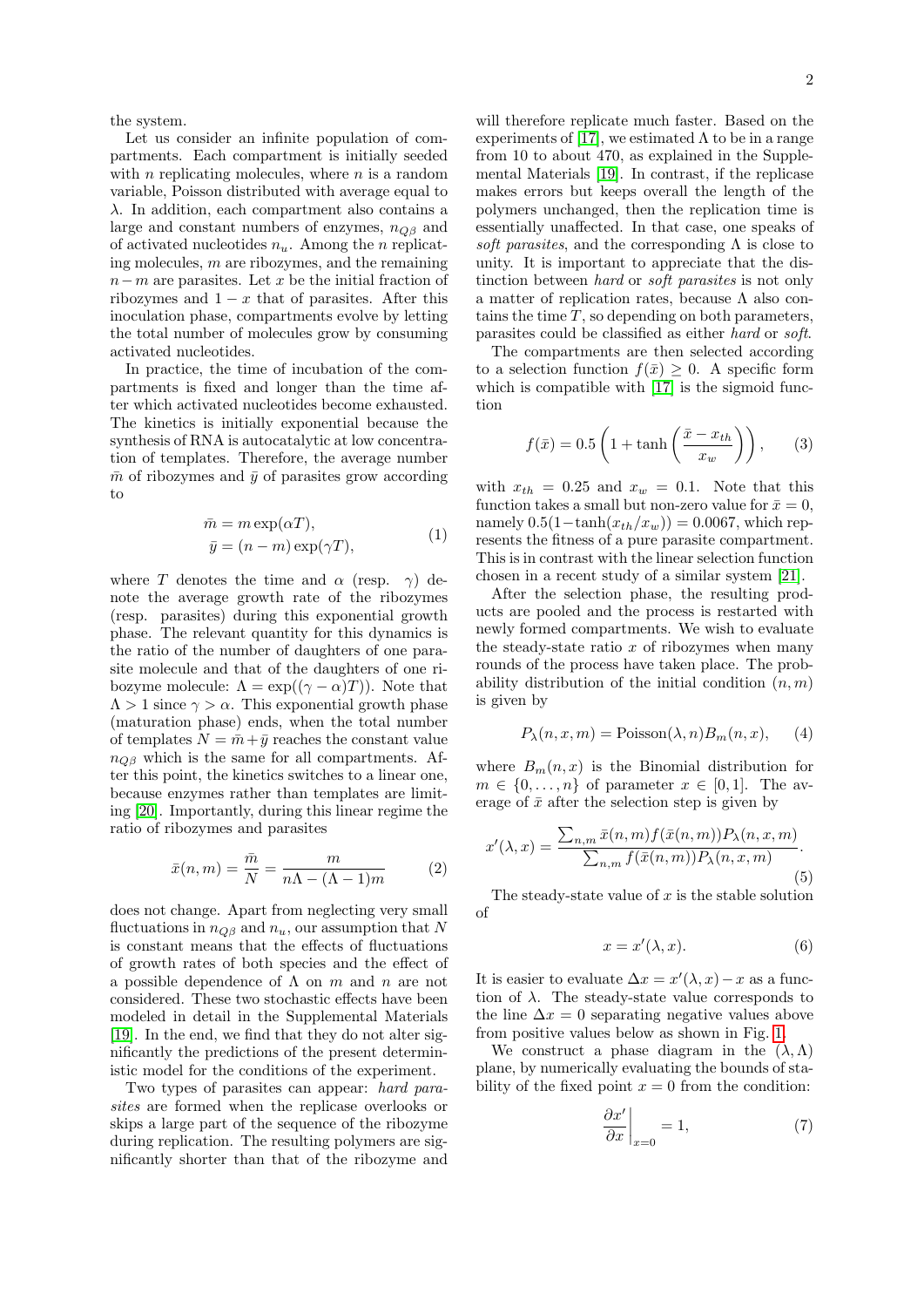

<span id="page-2-0"></span>FIG. 1. Contour plots of  $\Delta x$  for four values of  $\Lambda =$ 1, 2.5, 4 and 1000 in the plane  $(x, \lambda)$ , with red (resp. blue) regions corresponding to  $\Delta x > 0$  (resp.  $\Delta x < 0$ ).

and similarly for the other fixed point  $x = 1$ . The resulting phase diagram, as shown in Fig. [2,](#page-2-1) shows four distinct phases. In the orange (resp. light blue P region) region R, the only stable fixed point is  $x = 1$  (resp.  $x = 0$ ). In the green region,  $x = 0$ and  $x = 1$  are both stable fixed points. The system converges towards one fixed point or the other depending on the initial condition: for this reason we call this region B for bistable. In the violet region,  $x = 0$  and  $x = 1$  are both unstable fixed points, but there exists a third stable fixed point  $x^*$  with  $0 < x^* < 1$ . We call this a coexistence region (C). All of these phases can be seen in Fig. [1.](#page-2-0) In the Supplemental Materials [\[19\]](#page-4-14), we discuss other aspects of the phase behavior which are not captured by this treatment. We also show there that many features of this phase diagram remain if a linear selection function is used instead of Eq. [\(3\)](#page-1-0)

It is interesting to analyze separately some specific limits for which the asymptotes of the phase diagram can be computed exactly. Let us consider

- $\lambda \gg 1$ : bulk behavior
- $\Lambda \gg 1$ : *hard* parasites
- $\Lambda$  close to 1: *soft* parasites

For large  $\lambda$ , we can neglect the fluctuations of n, i.e. the total number of replicating molecules (ribozymes plus parasites) in the seeded compartment. Indeed,  $n$  is Poisson distributed with parameter  $\lambda$ , therefore  $\text{Var}(n)/\lambda^2 = 1/\lambda \ll 1$ . For large  $\lambda$ ,  $\Lambda$  close to 1 and x close to 1 (resp. 0), the most abundant compartments verify  $m = n$  or  $m = n - 1$  (resp.  $m = 0$  or  $m = 1$ ). By considering only these compartments in the recursion relation [\[19\]](#page-4-14), one finds that the condition of stability of the fixed point  $x = 0$  leads to

<span id="page-2-2"></span>
$$
\Lambda = 1 + \frac{f'(0)}{f(0)\lambda} + O\left(\frac{1}{\lambda^2}\right),\tag{8}
$$



<span id="page-2-1"></span>FIG. 2. Phase diagram of the transient compartmentalization dynamics with the selection function of Eq. [\(3\)](#page-1-0) in the  $(\lambda, \Lambda)$  plane. The phases are: R: pure Ribozyme, B: Bistable, C: Coexistence, P: pure Parasite.

for an arbitrary selection function and  $\Lambda \simeq 1 +$  $19.86/\lambda$  for the selection function of Eq. [\(3\)](#page-1-0). This equation indeed characterizes the separation between the parasite and coexistence regime at large  $\lambda$  in Fig. [2.](#page-2-1) A similar equation is found for the fixed point at  $x = 1$ 

<span id="page-2-3"></span>
$$
\Lambda = 1 + \frac{f'(1)}{f(1)\lambda} + O\left(\frac{1}{\lambda^2}\right),\tag{9}
$$

yielding  $\Lambda \simeq 1+6.12 \, 10^{-6}/\lambda$  for this selection function for the separation between ribozyme and coexistence regions. For  $\Lambda$  close enough to 1, we have a ribozyme phase. The asymptotes given by [\(8\)](#page-2-2) and [\(9\)](#page-2-3) border the coexistence region in Fig. [2.](#page-2-1) This supports the observation that soft parasites can coexist with ribozymes.

Let us now study the *hard* parasite limit, namely  $\Lambda \gg 1$ , and finite  $\lambda$ . In this regime, we only need to consider three types of compartments: compartments made of pure ribozymes, such that  $m = n \neq$ 0, compartments containing parasites, and empty compartments, i.e. such that  $n = 0$ . One can introduce three inoculation probabilities for these cases  $p_{ribo}, p_{para},$  and  $p_{zero}$ . Using Eq. [\(4\)](#page-1-1), one finds

$$
p_{ribo} = \sum_{n=1}^{\infty} \frac{x^n \lambda^n}{n!} e^{-\lambda} = (e^{\lambda x} - 1) e^{-\lambda},
$$
  
\n
$$
p_{zero} = e^{-\lambda},
$$
  
\n
$$
p_{para} = 1 - p_{ribo} - p_{zero} = 1 - e^{\lambda(x-1)}.
$$
\n(10)

Assuming that in compartments containing parasites they will overwhelm the ribozymes, and in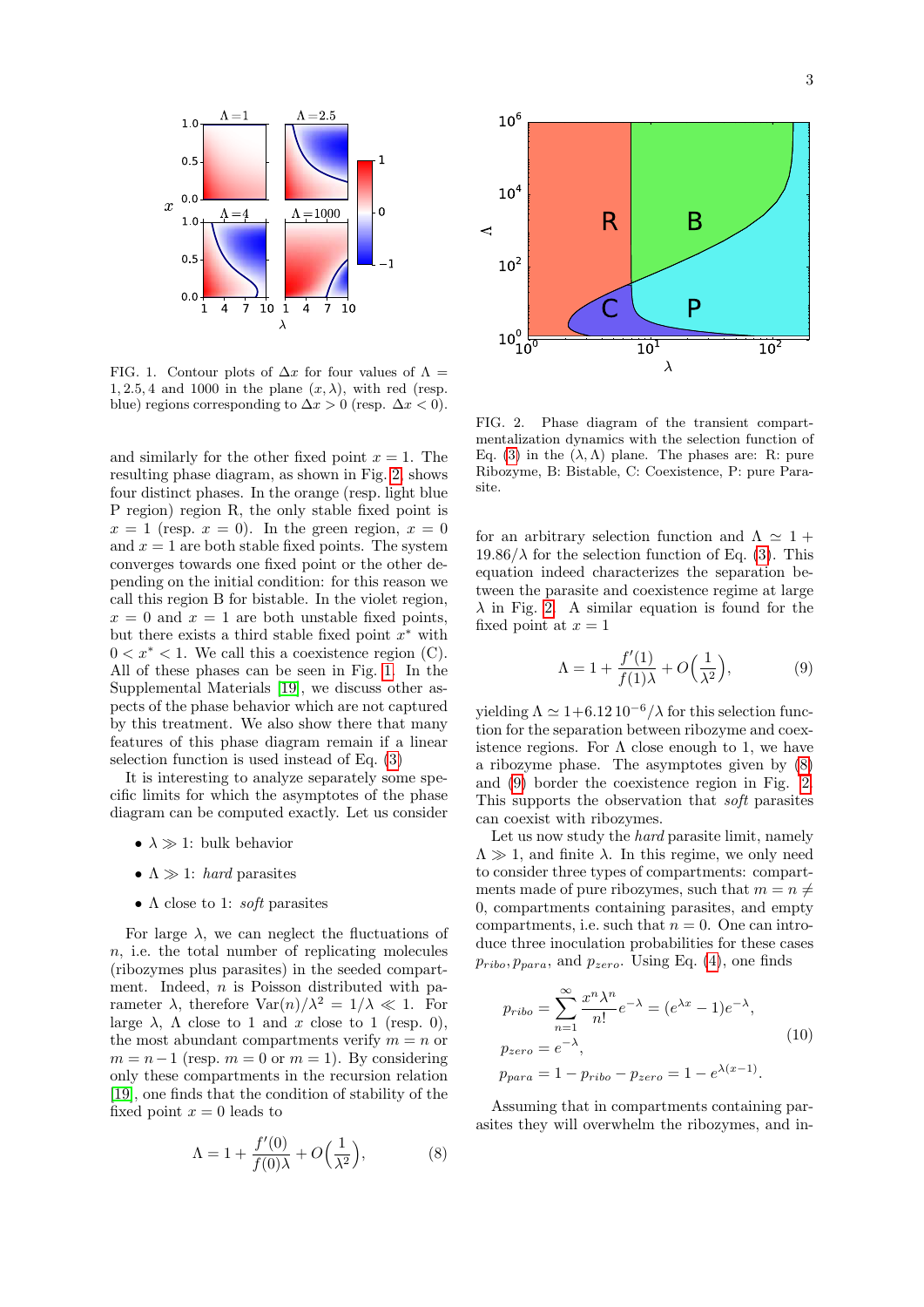serting these values in [\(5\)](#page-1-2), we find

$$
x' = \frac{p_{ribo}f(1)}{p_{ribo}f(1) + p_{para}f(0)}.
$$
 (11)

Evaluating the fixed-point stability of  $x = 1$  using [\(7\)](#page-1-3), we find that the boundary value of  $\lambda$  satisfies

<span id="page-3-0"></span>
$$
\lambda f(0)e^{\lambda} = (e^{\lambda} - 1)f(1), \qquad (12)
$$

for an arbitrary selection function. A similar calculation at the fixed point  $x = 0$  leads to the other vertical separation line given by

<span id="page-3-1"></span>
$$
\lambda f(1) = (e^{\lambda} - 1)f(0). \tag{13}
$$

The solution of Eq. [\(12\)](#page-3-0) (resp. Eq. [\(13\)](#page-3-1)) is  $\lambda \simeq$ 149.41 (resp.  $\lambda \simeq 6.95$ ) which compare well with the vertical separation lines in Fig. [2.](#page-2-1)

In ref. [\[17\]](#page-4-12) a comparison was made of the system behavior as a function of the number of selection rounds in three possible protocols: (i) No compartments (bulk behavior), (ii) compartments with no selection, (iii) compartments with selection. Such a comparison based on our theoretical model is shown in Fig. [3](#page-3-2) for parameter values corresponding to the coexistence region of Fig. [2.](#page-2-1) As



<span id="page-3-2"></span>FIG. 3. Evolution of the average ribozyme fraction  $x$  as function of the number of rounds for the three protocols, namely (i) No compartments (bulk behavior), (ii) compartments with no selection, (iii) compartments with selection. We choose  $\lambda = 5$  and  $\Lambda = 10$ , corresponding to the coexistence region of Fig. [2.](#page-2-1)

expected, the fraction of ribozymes decreases towards zero rapidly in case (i), and somewhat less quickly in case (ii). Only in case (iii) is it possible to maintain a non-zero ribozyme fraction on long times. It is indeed observed that the ribozyme fraction eventually vanishes for protocols (i) and (ii) in the experiment of Ref. [\[17\]](#page-4-12). In case (iii), a decrease of the ribozyme fraction is observed. The last two points of figure 2C (top panel) in this reference are an indication that the system may eventually reach ribozyme-parasite coexistence in this regime.

In figure [4](#page-3-3) we show the behavior of the distribution of the ribozyme fraction after the growth phase, i.e.  $\bar{x}(n, m)$  (defined in Eq. [\(2\)](#page-1-4)) as a function of round number. The parameters are  $\Lambda = 5$ and  $\lambda = 10$ , corresponding to the parasite region, where the final state of the system is  $x = 0$ , and the initial condition is  $x = 0.999$ . Note that the distribution of  $\bar{x}(n, m)$  is discrete, since many values are not accessible in the allowed range of  $n$  and m. At  $t = 0$ , it exhibits a sharp peak near  $\bar{x} = 1$ coexisting with a broad peak at small values of  $\bar{x}$ . As time proceeds, the weight of the distribution shifts to the peak at small values of  $\bar{x}$ , since in this case selection is not sufficiently strong to favor the peak near  $\bar{x} = 1$  and parasites eventually take over.



<span id="page-3-3"></span>FIG. 4. Evolution of the distributions of ribozyme fraction  $\bar{x}(n, m)$  before and after selection at different times. The chosen times are shown as red circles in the lower right panel, which represents the evolution of the average fraction  $x$  as a function of the number of selection rounds.

In conclusion, we captured the behavior of transient compartmentalization with a model containing only two parameters, which remarkably suffices to capture the main features of the transient compartimentalization experiment [\[17\]](#page-4-12). The model predictions are summarized in a phase diagram, which has been derived for an arbitrary selection function.

Given its basic ingredients, the competition between a host and its parasite, and the diversity generated by small size compartments, which is required for selection to be efficient [\[22\]](#page-4-17), the model has broad applicability. It is relevant for phagebacteria ecology problems, since phages experience a similar life cycle of transient replication in cellular compartments during infection [\[23\]](#page-4-18). More generally it is relevant for the issue of cooperation between producers and non-producers [\[24\]](#page-4-19).

Our work also shows that selection is able to purge the parasites even when compartments are